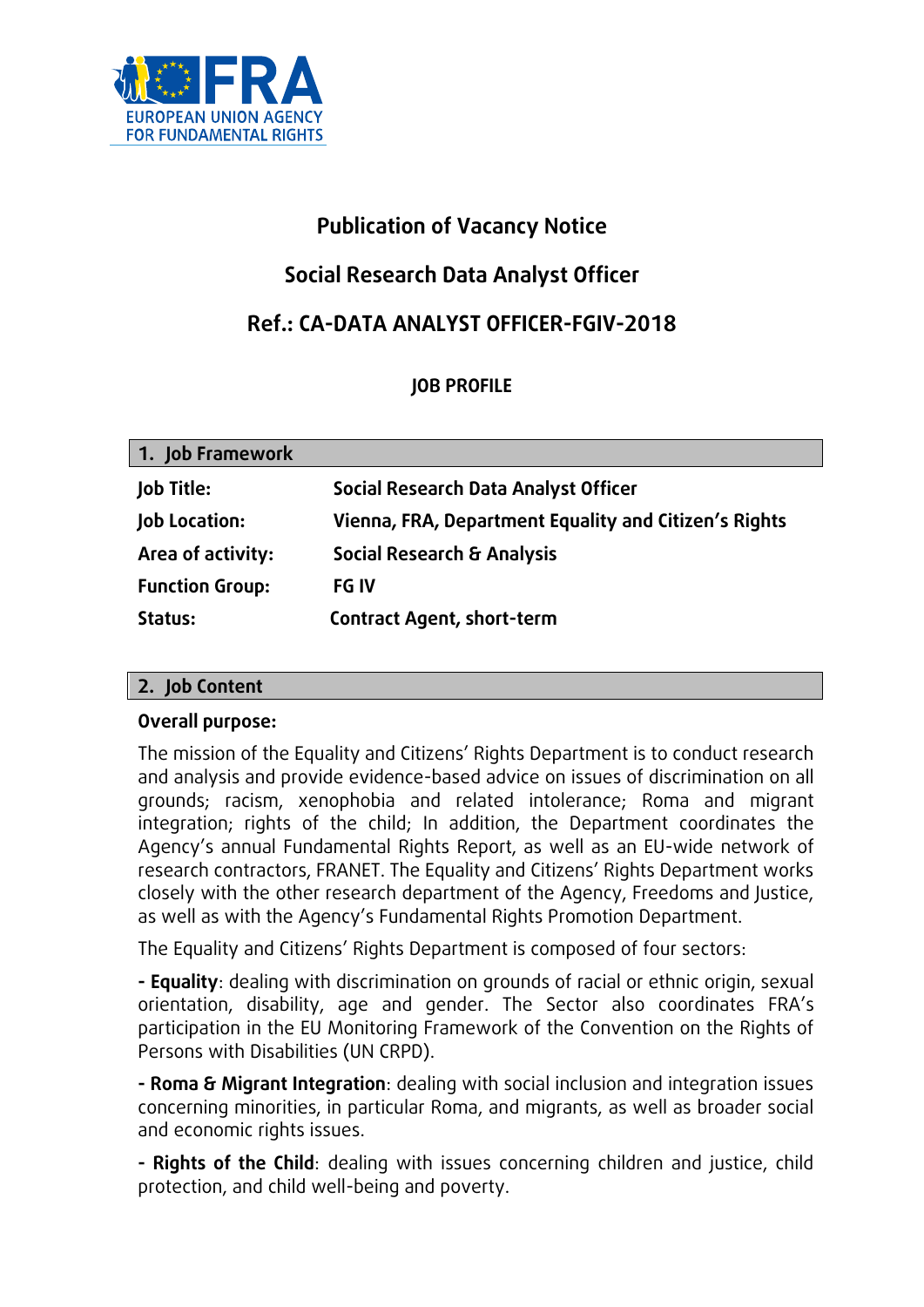

**- FRANET & Annual Report**: responsible for the coordination of FRA's research network of contractors and the Agency's annual Fundamental Rights Report.

The purpose of the vacancy is to provide temporary support to the Agency in fulfilling its annual work programme activities, and to offset the human resources that the Agency will devote to providing expertise in programmes financed under the EEA and Norway Grants (EEA and Norwegian Financial Mechanism 2014- 2021).

## **Functions and Duties**:

The job holder will work in the Equality and Citizens' Rights Department under the supervision of the Head of Department. She/he will also work closely with other members of the department, as well as staff in other departments.

Her/his main responsibilities will be to:

- Conduct research and analysis for social research and policy analysis undertaken by FRA; this includes, in particular analysis of statistical data produced through the Agency's surveys, as well as analysis of data available from other Agencies, such as Eurofound, Eurostat, etc., as well as desk research and related input to fieldwork data collection undertaken by external contractors;
- Draft high quality, policy relevant and scientifically robust outputs, e.g. reports, studies, policy papers, opinions, presentations at events etc., synthesizing and analysing social, in particular statistical, data. This may necessitate the review and substantial revision, in English, of deliverables submitted by external contractors and/or research output drafted in-house;
- Support project managers in the planning, development, implementation and monitoring of research projects at all stages. This involves administrative tasks, budgetary planning and monitoring, developing technical specifications, as well as project team coordination and assessing the work of contractors.
- Represent the Agency at meetings and events, and organise internal meetings, taking minutes, etc.;
- Carry out any other task assigned by the Head of Department.

## **JOB REQUIREMENTS**

## **3. Qualifications and experience required**

# **A. Eligibility criteria**

Candidates will be considered for the selection phase on the basis of the following criteria to be fulfilled by the deadline for applications: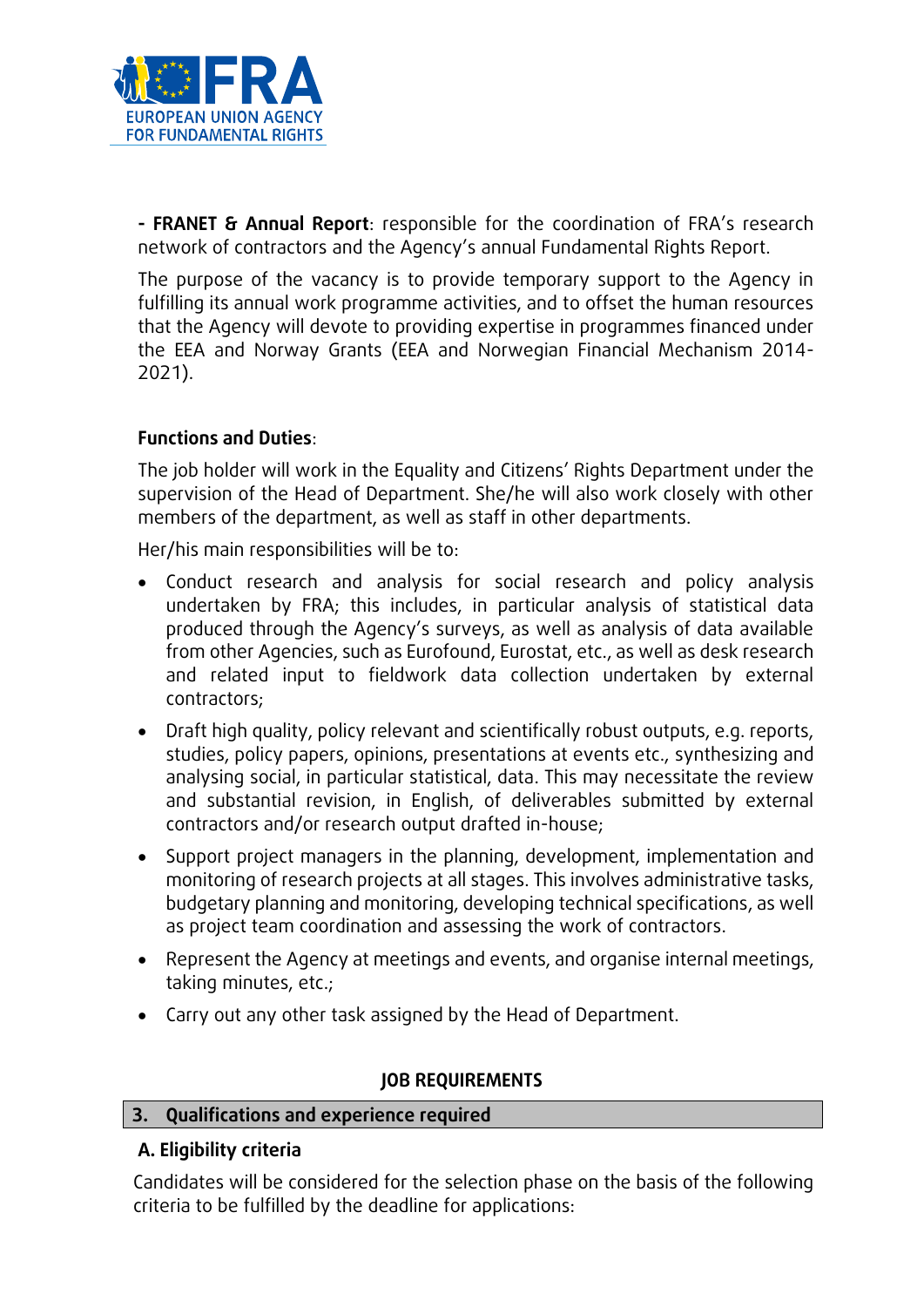

(a) Completed university studies of at least three years attested by a diploma<sup>1</sup> and after having obtained the university diploma, at least one year of appropriate professional experience;

(b) Thorough knowledge of one of the official languages of the European Union and satisfactory<sup>2</sup> knowledge of another of the EU official languages to the extent necessary for the performance of the duties pertaining to the post;

Furthermore, in order to be eligible candidates must:

- Be a citizen of one of the Member States of the European Union;
- Be entitled to his or her full rights as a citizen<sup>3</sup>;
- Have fulfilled any obligations imposed on them by the laws on military service;
- $\bullet$  Be physically fit to perform the duties linked to the post<sup>4</sup>;

# **B. Selection criteria**

Candidates selected on the basis of the above eligibility criteria will then be evaluated according to the following selection criteria, which must be clearly specified in the applicant's Europass CV:

## **Essential**

 $\overline{a}$ 

- Minimum of **three** years working experience relevant to the items listed under "Functions and Duties";
- Professional experience in having undertaken statistical analysis in social research; including analysis and interpretation of survey data;
- A proven ability to draft high quality analyses and policy papers by providing a list of publications/reports they have published in their CV
- Professional experience with statistical software, e.g. SPSS, STATA, R, etc.;

 $1$  Only diplomas and certificates that have been awarded in EU Member States or that are the subject of equivalence certificates issued by authorities in the said Member States shall be taken into consideration. In the case that an equivalence certificate was issued, this must as well have been done by the deadline for application.

<sup>&</sup>lt;sup>2</sup> The level of knowledge considered satisfactory for the second language is B2. Please refer to <http://europass.cedefop.europa.eu/en/resources/european-language-levels-cefr>

<sup>&</sup>lt;sup>3</sup> Prior to appointment, successful applicants will be required to produce an official document showing that they do not have any criminal record.

<sup>4</sup> Before being engaged, a member of the contract staff shall be medically examined in order that the Agency may be satisfied that he/she fulfils the requirements of Article 83 of the Conditions of Employment of Other Servants of the European Communities.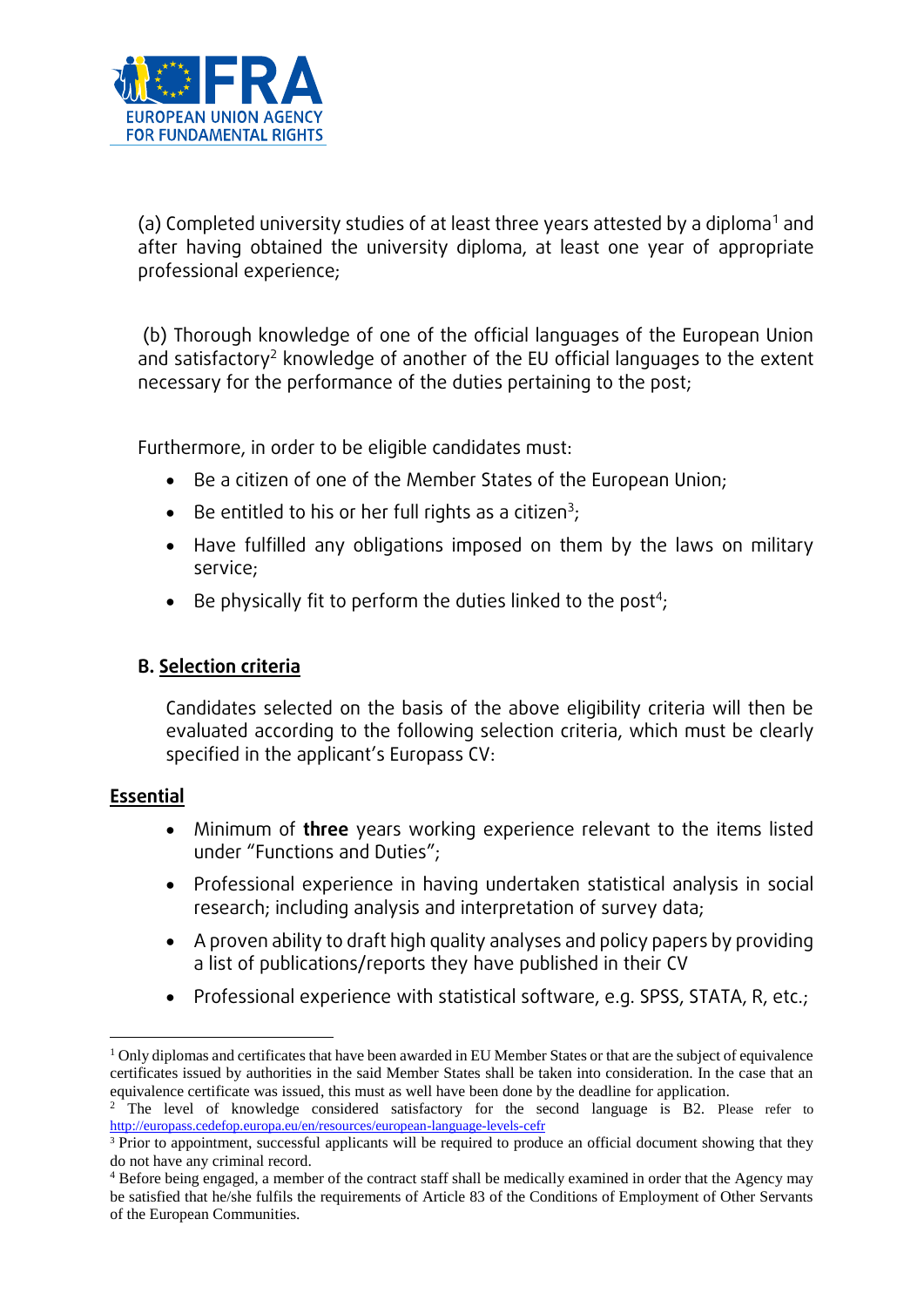

- Strong analytical skills, accuracy and attention to detail;
- Proven excellent written and spoken English;
- Project management skills, including administrative and budgetary management;
- Excellent communication, organisational and interpersonal skills;
- Proficient use of Microsoft Office applications (MS Word, MS Excel, MS PowerPoint, MS Outlook, etc.);

## **Advantageous**

The following characteristics will be considered as additional assets:

- University degree in social sciences, mathematics or statistics;
- Advanced use of MS Excel and databases;
- Work experience on human rights issues, especially equality and nondiscrimination, and/or Roma inclusion;
- Knowledge of EU Financial and Procurement rules and procedures;

# **SUBMISSION OF APPLICATIONS**

Candidates are requested to submit their application electronically through the Agency's website: [www.fra.europa.eu.](http://www.fra.europa.eu/)

**Only** online applications will be accepted.

An application will be deemed admissible only if it includes:

- a **CV in [Europass format](http://europass.cedefop.europa.eu/documents/curriculum-vitae/templates-instructions)** (other formats will not be considered);
- a **motivation letter** (preferably no more than one page);
- a fully filled in **eligibility and selection criteria grid**;.

Information concerning the status of the selection procedure can be found at the following address:

<http://fra.europa.eu/en/about-fra/recruitment/vacancies>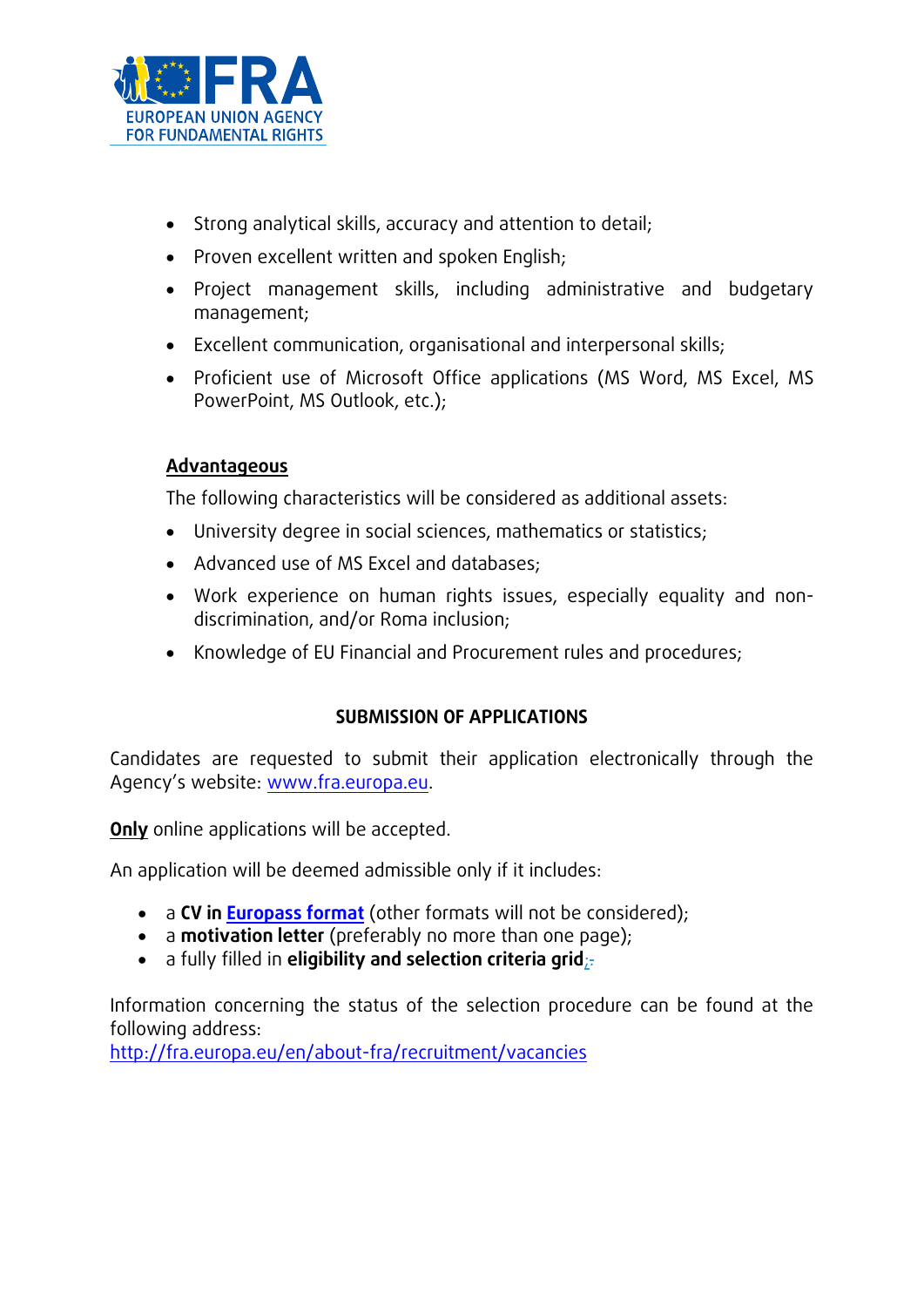

## **DEADLINE**

The deadline for the application is **01/06/2018 at 13:00** (Vienna Local time).

## **Please note that due to the large number of applications we receive, the system may face problems in processing such amounts of data when reaching the deadline for submission of applications. We therefore advise to apply well ahead of the deadline.**

In case you experience technical problems during your application please contact, within the above mentioned deadline, the e-mail address below providing an explanation of the issue: [recruitment@fra.europa.eu](mailto:recruitment@fra.europa.eu)

# **EQUAL OPPORTUNITIES**

The FRA urges anyone meeting the eligibility criteria and interested in the position to apply. The FRA is an equal opportunities employer and ensures that its recruitment procedures do not discriminate on the basis of gender, colour, racial, ethnic or social origin, genetic features, language, religion or belief, political or any other opinion, membership of a national minority, property, birth, disability, age or sexual orientation, or any other status.

FRA encourages candidates with disabilities to apply. If you consider yourself to have a physical, mental, intellectual or sensory disability, please tick the appropriate box on the on-line application form and indicate any adjustments or arrangements, relating to your disability, so FRA can ensure your full and equal participation in the interview and tests.

## **SELECTION PROCEDURE**

A Selection Committee is nominated by the Appointing Authority of the FRA.

Eligibility of candidates will be assessed according to compliance with all formal requirements by the closing date for the submission of applications (please see 3.A. Eligibility criteria).

Only the applications of eligible candidates will be evaluated in accordance with the selection criteria as specified in the publication notice (see point 3.B). The Selection Committee will select the candidates that obtain at least 60% of the total points available to rank their compliance with the selection requirements. **The Agency will invite for an interview the top 8 candidates among those who have obtained at least 60%.** The interview will mainly be held in English and the candidates will undergo a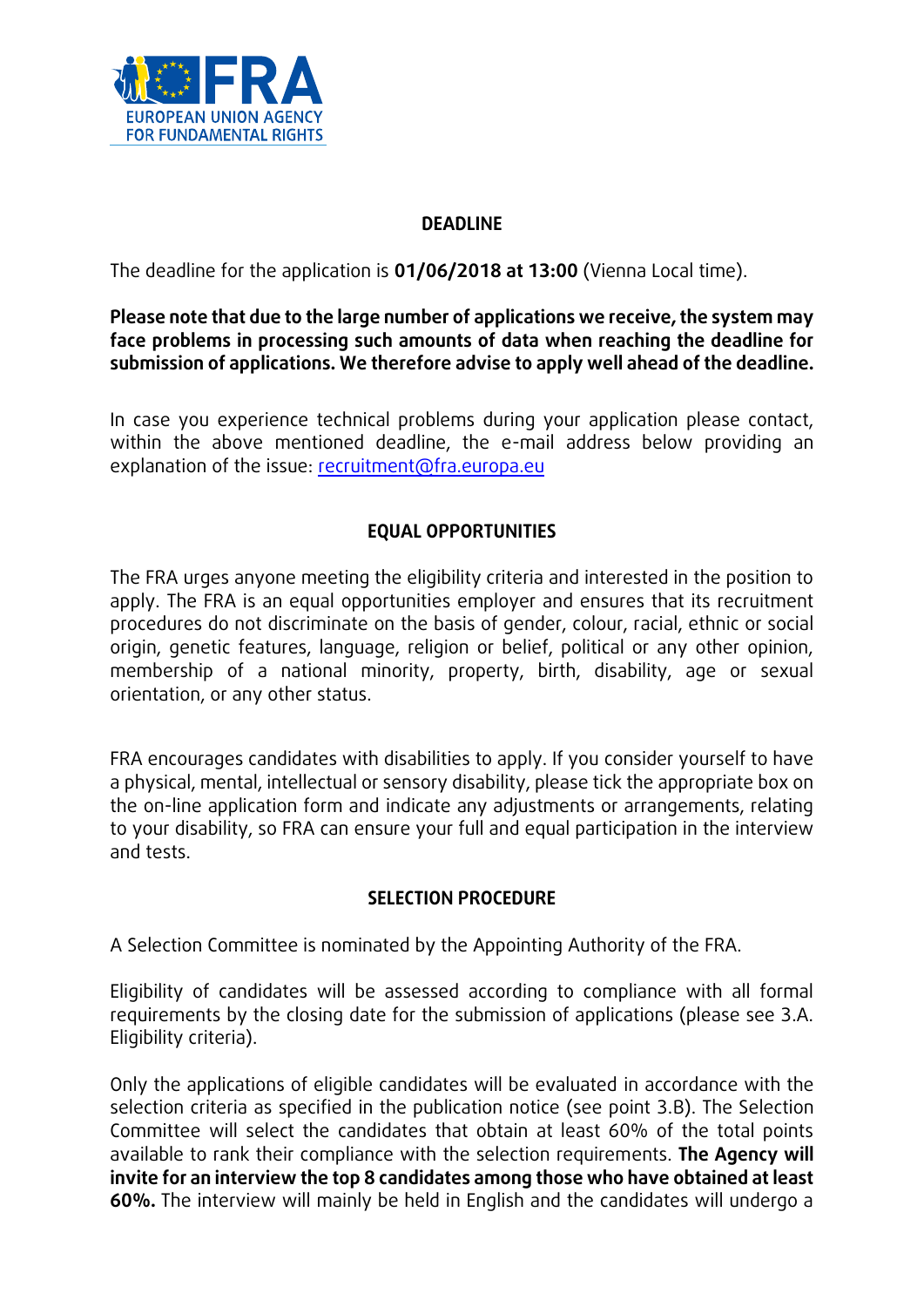

written test in English. The interview will take place in Vienna (Austria), where the Agency has its seat and where the place of employment is.

Candidates invited to an interview will be requested to submit, on the day of the interview, a non-certified copy of their diploma(s)<sup>1</sup> and evidence of their professional experience, clearly indicating the length and nature of their experience and whether full time or part time work. Prior to contract signature, the successful candidate/s will be requested to provide FRA with original or certified copies of all relevant documents proving the eligibility requirements.

Successful candidates will be included on a reserve list drawn up by the Selection Committee. This reserve list will be proposed to the Appointing Authority of the FRA. The Appointing Authority will decide on the establishment on the reserve list. This reserve list will be valid for 12 months from the date of its establishment (the validity of the reserve list may be extended). The reserve list may be used for future recruitment, should vacancies arise. Each candidate who participated in the interviews will be informed by letter whether or not he/she has been placed on the reserve list. Candidates should note that inclusion on a reserve list does not guarantee recruitment.

On the basis of the adopted reserve list, the Appointing Authority of the FRA may offer a contract of engagement.

Please note that the Selection Committee's work and deliberations are strictly confidential and that any contact with its members is strictly forbidden.

Due to the large volume of applications, **the Agency regrets that only candidates selected for the interviews will be contacted**. Applicants are invited to follow the recruitment process on the FRA website.

## **ENGAGEMENT AND CONDITIONS OF EMPLOYMENT**

A contract of employment will be offered as a member of the contract staff pursuant to Article 3(a) of the Conditions of Employment of Other Servants of the European Union for a fixed period of 2 years. **The contract may be renewed to a total maximum duration of five years.**

The successful candidate will be recruited in Function Group IV. The grade (13, 14 or 16) will be determined in accordance with the number of years of experience of the successful candidate (i.e. professional experience of up to 7 years for grade 13; professional experience of more than 7 years for grade 14 and professional experience of more than 20 years for grade 16). **The basic salary for grades 13, 14 and 16 are respectively € 3404,15, € 3851,61 and € 4930,71.**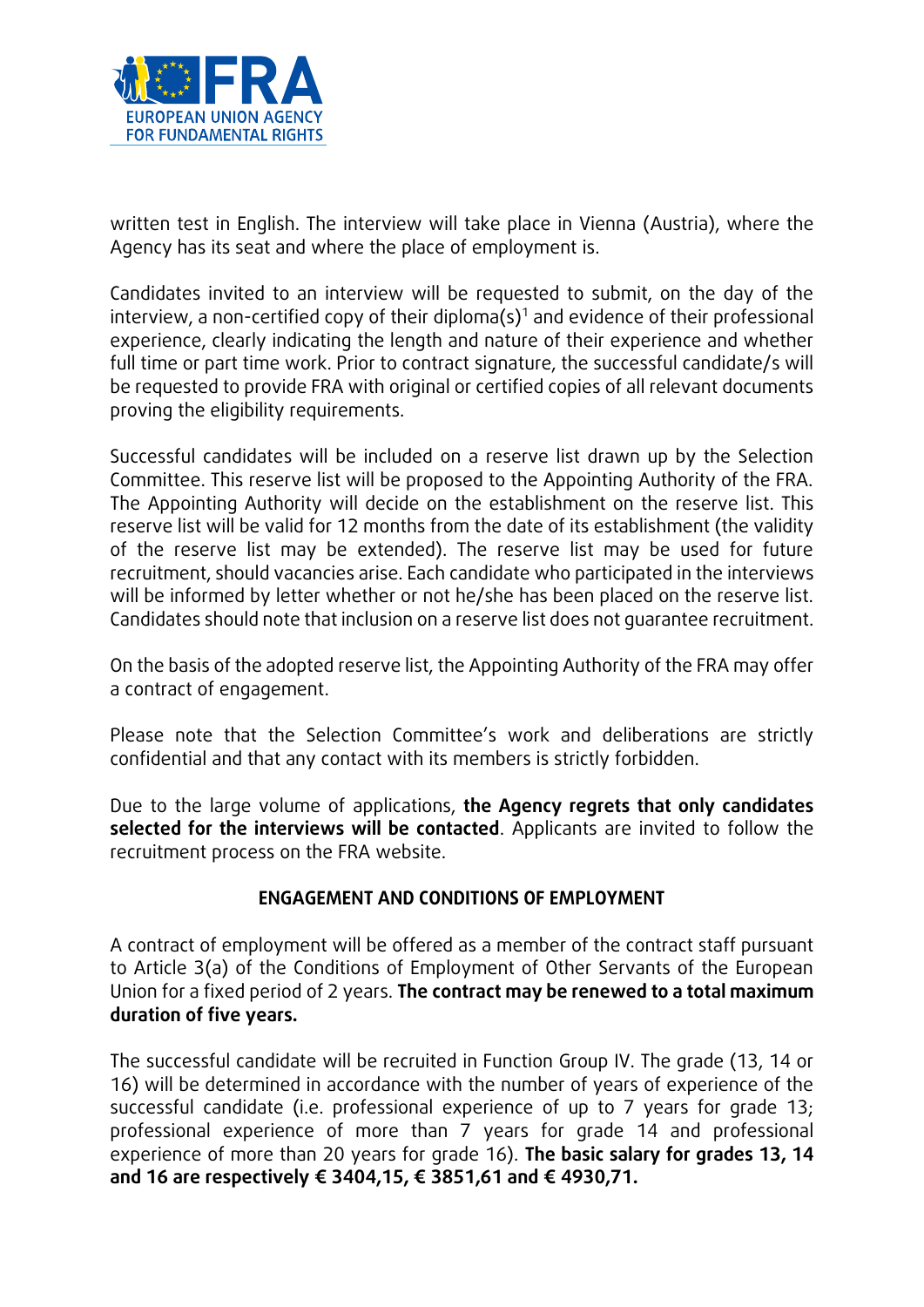

In addition to the basic salary, **staff members may be entitled to various allowances, in particular a household allowance, expatriation allowance (16% of basic salary + household allowance), dependent child allowance and education allowance**. The salary is subject to a Union tax deducted at source and it is exempt of national taxation.

FRA also offers a comprehensive **welfare package** including pension scheme, medical, accident and occupational disease insurance coverage, unemployment and invalidity allowance and travel insurance.

Moreover, FRA offers different opportunities of **schooling services** through service level agreements with international schools and pre-school establishments, and has introduced policies on **teleworking and flexitime** in its attempt to reconcile work and private life.

Under certain circumstances, in particular where staff members are obliged to change their place of residence in order to take up employment, the Agency may also reimburse various expenses incurred on recruitment, notably removal expenses.

Additional information on Contract Agents can be obtained from the web site of the European Commission at the following address:

## [http://ec.europa.eu/civil\\_service/job/contract/index\\_en.htm](http://ec.europa.eu/civil_service/job/contract/index_en.htm)

For any further information on the contractual and working conditions please refer to the Staff Regulations of Officials of the European Union and the Conditions of Employment of other Servants of the European Union which is accessible at the following address:

[http://eur-](http://eur-lex.europa.eu/LexUriServ/LexUriServ.do?uri=CONSLEG:1962R0031:20140101:EN:PDF)

[lex.europa.eu/LexUriServ/LexUriServ.do?uri=CONSLEG:1962R0031:20140101:EN:PD](http://eur-lex.europa.eu/LexUriServ/LexUriServ.do?uri=CONSLEG:1962R0031:20140101:EN:PDF) [F](http://eur-lex.europa.eu/LexUriServ/LexUriServ.do?uri=CONSLEG:1962R0031:20140101:EN:PDF)

## **DATA PROTECTION**

Personal data shall be processed solely for the purpose of the selection procedure.

Please note that FRA will not return applications to candidates. The personal information FRA requests from applicants will be processed in line with Regulation (EC) N° 45/2001 of the European Parliament and of the Council of 18. December 2000. on the protection of individuals with regard to the processing of personal data by the Community institutions and bodies and on the free movement of such data. This applies in particular to the confidentiality and security of such data.